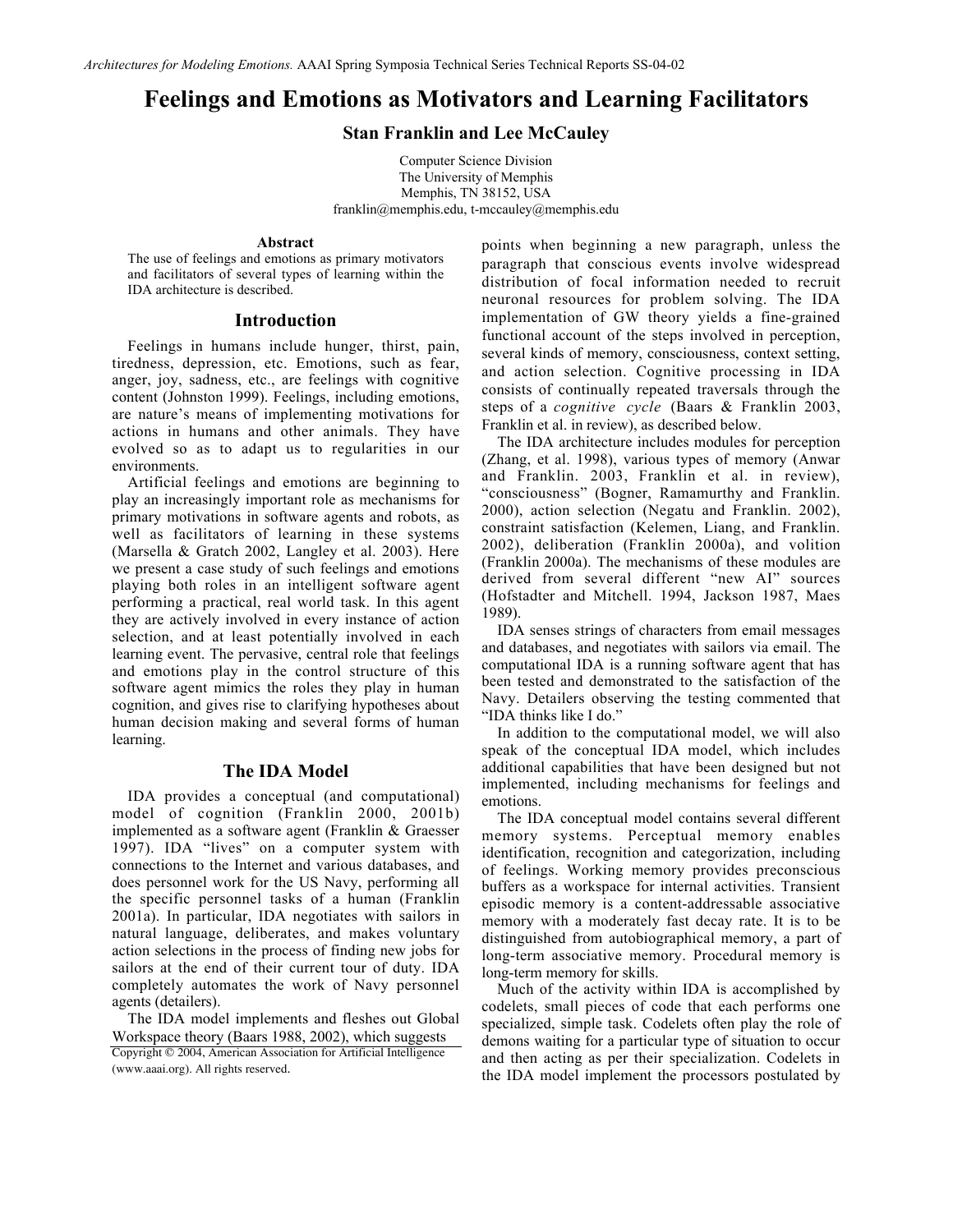global workspace theory. Neurally they can be thought of as cell assemblies or neuronal groups (Edelman1987, Edelman and Tononi 2000). The various sorts of codelets, perceptual, attentional, behavioral, expectational, will be described below.

# The Cognitive Cycle

The IDA model suggests a number of more specialized roles for feelings in cognition, all combining to produce motivations and to facilitate learning. Here we describe IDA's cognitive cycle in nine steps, emphasizing the roles played by feelings and emotions:

- 1. *Perception*. Sensory stimuli, external or internal, are received and interpreted by perception creating meaning. Note that this stage is unconscious.
	- a . Early perception: Input arrives through senses. Specialized perception codelets descend on the input. Those that find features relevant to their specialty activate appropriate nodes in the slipnet (a semantic net with activation).
	- b. Chunk perception: Activation passes from node to node in the slipnet. The slipnet stabilizes, bringing about the convergence of streams from different senses and chunking bits of meaning into larger chunks. These larger chunks, represented by meaning nodes in the slipnet, constitute the percept. *Pertinent feeling/emotions are identified (recognized) along with objects and their relations by the perceptual memory system. This could entail simple reactive feelings based on a single input or more complex feelings requiring the convergence of several different percepts.*
- 2. *Percept to Preconscious Buffer*. The percept, including some of the data plus the meaning, is stored in preconscious buffers of IDA's working memory. These buffers may involve visuo-spatial , phonological, and other kinds of information. *Feelings/emotions are part of the preconscious percept written during each cognitive cycle into the preconscious working memory buffers.*
- *3. Local Associations*. Using the incoming percept and the residual contents of the preconscious buffers as cues including emotional content, local associations are automatically retrieved from transient episodic memory and from long-term associative memory. The contents of the preconscious buffers together with the retrieved local associations from transient episodic memory

and long term associative memory, roughly correspond to Ericsson and Kintsch's long-term working memory (1995) and Baddeley's episodic buffer (2000). *Feelings/emotions are part of the cue that results in local associations from transient episodic and declarative memory. These local associations contain records of the agent's past feelings/emotions in associated situations*.

- 4. *Competition for Consciousness*. Attention codelets, whose job it is to bring relevant, urgent, or insistent events to consciousness, view long-term working memory. Some of them gather information, form coalitions and actively compete for access to consciousness. The competition may also include attention codelets from a recent previous cycle. *Present and past feelings/emotions influence the competition for consciousness in each cognitive cycle. Strong affective content strengthens a coalition's chances of coming to consciousness.*
- 5. *Conscious Broadcast*. A coalition of codelets, typically an attention codelet and its covey of related information codelets carrying content, gains access to the global workspace and has its contents broadcast. This broadcast is hypothesized to correspond to phenomenal consciousness. *The conscious broadcast contains the entire content of consciousness including the affective portions.* The contents of perceptual memory are updated in light of the current contents of consciousness, *including feelings/emotions*, as well as objects, and relations. *The stronger the affect, the stronger the encoding in memory.* Transient episodic memory is updated with the current contents of consciousness, *including feelings/emotions*, as events. *The stronger the affect, the stronger the encoding in memory.* (At recurring times not part of a cognitive cycle, the contents of transient episodic memory are consolidated into long-term declarative memory.) Procedural memory (recent actions) is updated (reinforced) with the strength of the reinforcement influenced by the strength of the affect.
- 6. *Recruitment of Resources*. Relevant behavior codelets respond to the conscious broadcast. These are typically codelets whose variables can be bound from information in the conscious broadcast. If the successful attention codelet was an expectation codelet calling attention to an unexpected result from a previous action, the responding codelets may be those that can help to rectify the unexpected situation. Thus consciousness solves the relevancy problem in recruiting resources. *The affective content (feelings/emotions) together with the cognitive content help to attract relevant resources*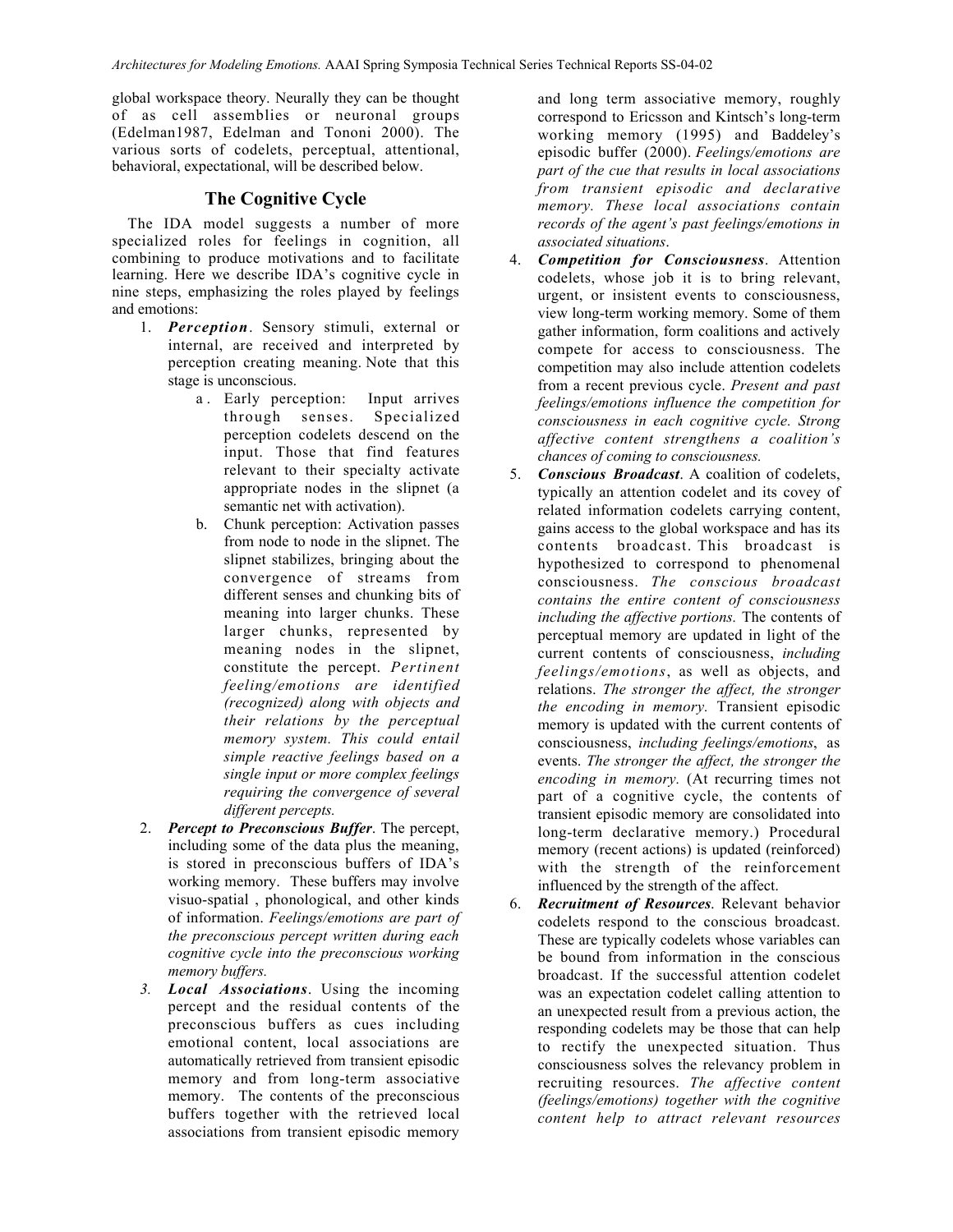*(processors, neural assemblies) with which to deal with the current situation.*

- 7. *Setting Goal Context Hierarchy*. The recruited processors use the contents of consciousness, *including feelings/emotions*, to instantiate new goal context hierarchies, bind their variables, and increase their activation. It's here that feelings/emotions directly affect motivation. They determine which terminal goal contexts receive activation and how much. *It is here that feelings and emotions most directly implement motivations by helping to instantiate and activate goal contexts.* Other, environmental, conditions determine which of the earlier goal contexts receive additional activation.
- 8. *Action Chosen*. The behavior net chooses a single behavior (goal context), perhaps from a just instantiated behavior stream or possibly from a previously active stream. *This selection is heavily influenced by activation passed to various behaviors influenced by the various feelings/emotions*. The choice is also affected by the current situation, external and internal conditions, by the relationship between the behaviors, and by the residual activation values of various behaviors.
- 9. *Action Taken*. The execution of a behavior (goal context) results in the behavior codelets performing their specialized tasks, which may have external or internal consequences. This is IDA taking an action. The acting codelets also include an expectation codelet (see Step 6) whose task it is to monitor the action and to try and bring to consciousness any failure in the expected results.

We suspect that cognitive cycles occur five to ten times a second in humans, overlapping so that some of the steps in adjacent cycles occur in parallel (Baars, B. J., and S. Franklin. 2003. How conscious experience and working memory interact. *Trends in Cognitive Science* 7:166-172.). Seriality is preserved in the conscious broadcasts.

## Related Work

The IDA architecture differs significantly from such other cognitive architectures such as SOAR (Laird et al. 1987) and ACT-R (Anderson & Lebiere 1998) in that it is not a unified theory of cognition in the sense of Newell (1990). Rather, its various modules are implemented by a variety of different mechanisms including the copycat architecture, sparse distributed memory, pandemonium theory and behavior nets (Franklin 2001b). Though the IDA architecture contains no production rules and no neural networks, it does incorporate both symbolic and connectionist elements. The IDA architecture allows feelings and emotions to play a central role in perception, memory, "consciousness" and action selection as will be

described below. IDA's "consciousness" mechanism, based on Global Workspace theory, resembles a blackboard system (Nii 1986), but there is much more to the IDA architecture having to do with the interaction of its various modules. This interaction is described in the cognitive cycle detailed below.

The IDA architecture can be viewed as a specification of the more general CogAff architecture of Sloman (Wright et al. 1996). It has reactive and deliberative mechanisms but, as yet, no meta-management. There is a superficial resemblance between IDA and the ACRES system (Moffat et al. 1993) in that both interact with users in natural language. They are also alike in using emotions to implement motivations. Rather than viewing emotions as implementing motivations for the selection of actions on the external environment, Marsella and Gratch study their role in internal coping behavior (Marsella & Gratch 2002). From our point of view this is a case of emotions implementing motivation for internal actions as also occurs in the IDA conceptual model. The ICARUS system also resembles a portion of the IDA conceptual model in that it uses affect in the process of reinforcement learning (Langley et al. 1991).

#### Conclusions

Being generated from order-of-magnitude one hundred thousand lines of code, IDA is an exceedingly complex software agent. Thus from the usefulness of artificial feelings and emotions in the IDA architecture one would not jump to the conclusion that they would play useful roles in a more typical order-of-magnitude simpler software agent or robotic control structure. Besides, feelings and emotions are, as yet, only part of the IDA conceptual model, and have not been implemented. Significant difficulties could conceivably occur during implementation. That artificial feelings and emotions seem to play significantly useful roles in the conceptual version of IDA's cognitive cycles is not a conclusive argument that they will do so in simpler, implemented artificial autonomous agents.

Still, the IDA model suggests that software agents and robots can be designed to use feelings/emotions to implement motivations, offering a range of flexible, adaptive possibilities not available to the usual more tightly structured motivational schemes such as causal implementation, or explicit drives and/or desires/intentions.

So, what can we conclude? Note that the computational IDA performs quite well with explicitly implemented drives rather than with feelings and emotions. It is possible that a still more complex artificial autonomous agent with a task requiring more sophisticated decision making would require them, but we doubt it. Explicit drives seem likely to suffice for quite flexible action selection in artificial agents, but not in modeling biological agents. It appears that feelings and emotions come into their own in agent architectures requiring sophisticated learning. This case study of the IDA architecture seems to suggest that artificial feelings and emotions can be expected to be of most use in software agents or robots in which online learning of